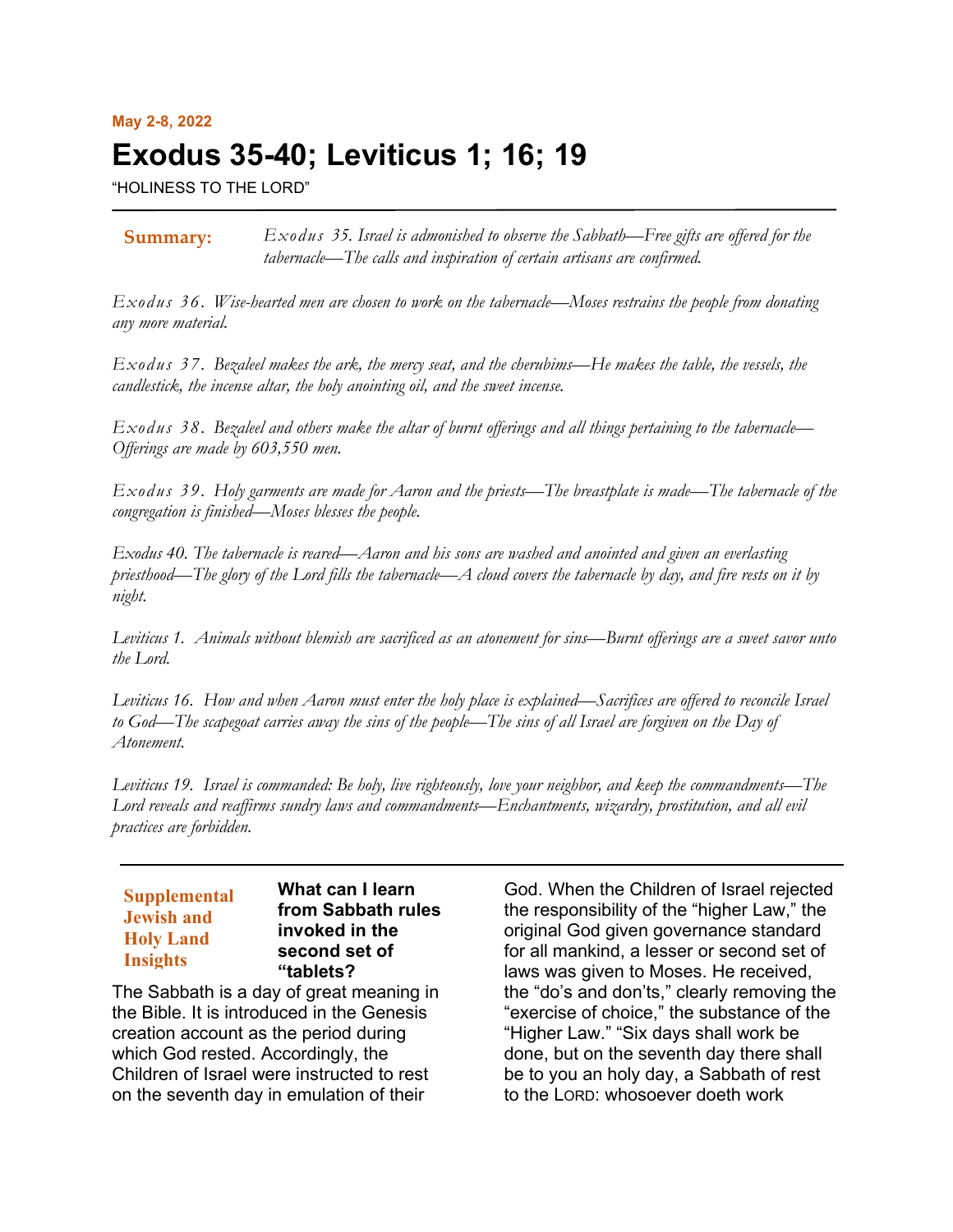therein shall be put to death. Ye shall kindle no fire throughout your habitations upon the sabbath day." **(Exodus 35:1-3)** Widespread Jewish discussions have included more modern interpretations of fire, energy, and kindling, yet a personal view (based on the restoration of the higher law) may include the preparing of things needed on the Sabbath day, BEFORE the Sabbath begins. In other words, "Never let what you cannot do get in the way of what you can do!"

## **How did the Lord propose or include the concept of choice within the do's and don'ts?"**

Take ye from among you an offering unto the LORD: whosoever is of a willing heart, let him bring it, an offering of the LORD . . . **(Exodus 1:5)** "The children of Israel brought a willing offering unto the LORD, every man and woman, whose heart made them willing to bring for all manner of work, which the LORD had commanded to be made by the hand of Moses." **(Exodus 1:29)**

#### **What do the "***Cherubim***" represent?**

In the Biblical Hebrew Bible, the word *kaporet* refers to the mercy seat. It was the gold lid placed on the Ark of the Covenant, with two *cherubim* facing each other and a space between them where the LORD was said to appear. This was associated with the rituals of *Yom Kippur*, the Day of Atonement. The name also appears in later Jewish sources, and twice in the New Testament. "And he made two cherubim(s) of gold, beaten out of one piece made he them, on the two ends of the mercy seat; One cherub on the end on this side, and another cherub on the other end on that side: out of the mercy seat made he the cherubims on the two ends thereof. And the cherubim(s) spread out their wings on high, and covered with their wings over the mercy seat, with their faces one to another; even to the mercy seatward were the faces of

the cherubim(s)." **(Exodus 37:7-9)** ". . . God, as depicted by the rabbis, embodies a combination of justice and mercy, of strict judgment and lenient compassion. This combination of justice and mercy in God is represented by the two names of God— Elohim and YHWH. The former stands for justice andthe latter for mercy. Though they may seem contradictory, one actually complements the other and, when there is a conflict between the two, God usually favors mercy." **(Encyclopedia Judaica Jr.)** Chayyim Paltiel, a 13th century French Jewish Biblical commentator suggested that the two "*Cherubim*" represent the two attributes of God, mercy and justice.

# **How does the pomegranate symbolize the High Priest's office?**

**"**And they made bells of pure gold, and put the bells between the pomegranates upon the hem of the robe, round about between the pomegranates; A bell and a pomegranate, a bell and a pomegranate, round about the hem of the robe to minister in*;* as the LORD commanded Moses." **(Exodus 39:25-26)** Recent attention has focused on an ivory (actually, bone) ornament shaped in pomegranate form and purported to be the only surviving artifact from Solomon's Temple. Some scholars claim that this two-inch tall carving with a hole bored at its base was placed atop a ceremonial scepter and used in Solomon's Temple during the time of Hezekiah. This exquisite carving . . . served as the decorative head of a ceremonial scepter carried by Temple priests. The fragmentary inscription around the neck reads "holy to the priests, belonging to the House of Yahweh." (This could be equivalent to the modern temple inscription, "Holiness to the LORD"). The paleo-Hebrew script dates to the late eighth century BCE, around the time of King Hezekiah who attempted to centralize all Israelite worship in the Jerusalem Temple" ". . . While a validated